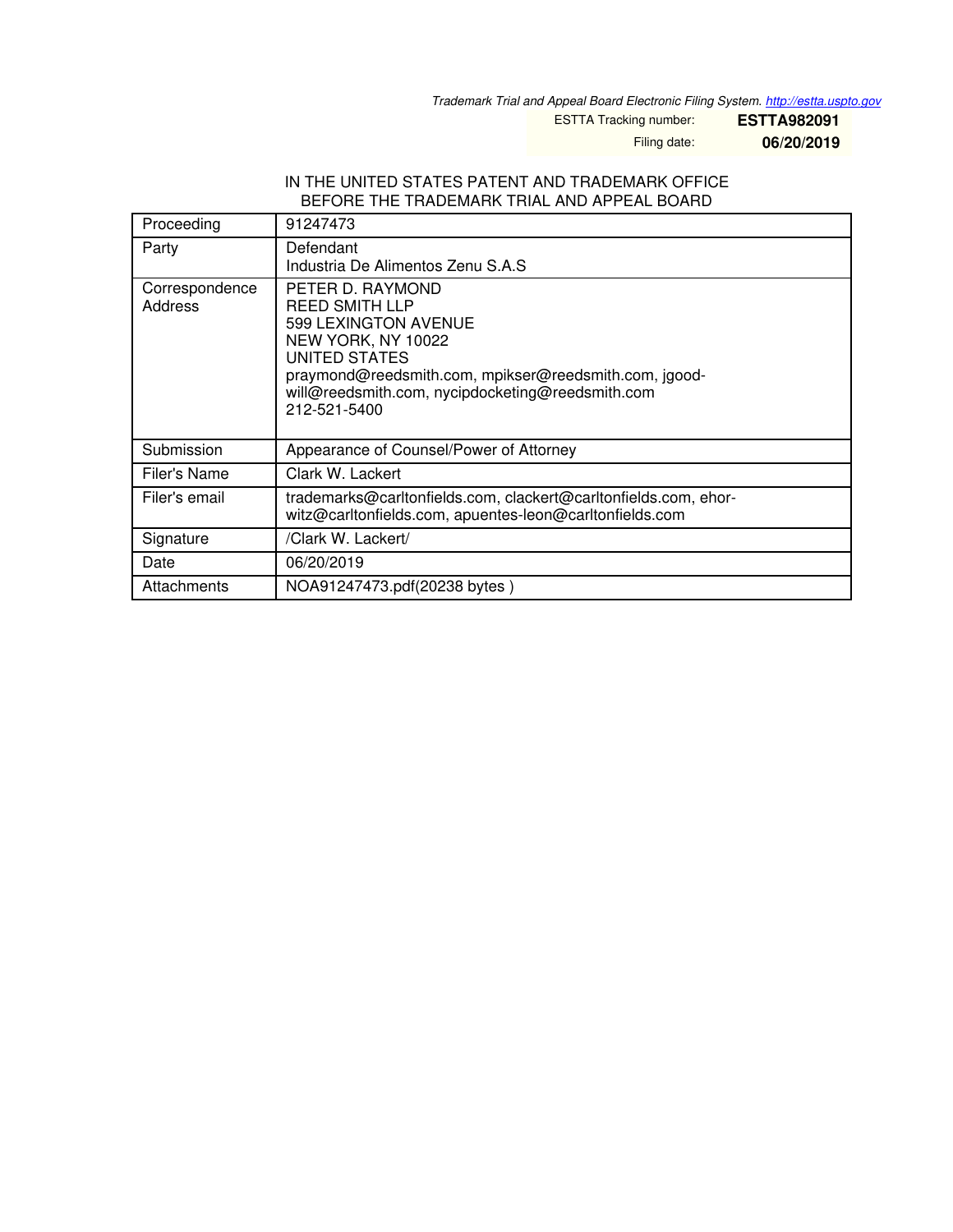## **IN THE UNITED STATES PATENT AND TRADEMARK OFFICE TRADEMARK TRIAL AND APPEAL BOARD**

LATINFOOD U.S. CORP. D/B/A/ ZENU PRODUCTS, INC.

Opposer.

vs. Opposition No. 91247473

INDUSTRIA DE ALIMENTOS ZENU S.A.S.,

\_\_\_\_\_\_\_\_\_\_\_\_\_\_\_\_\_\_\_\_\_\_\_\_\_\_\_\_\_\_\_\_\_\_\_\_\_\_\_\_

Applicant.

## **NOTICE OF APPEARANCE**

Clark W. Lackert, Ethan Horwitz and Angela T. Puentes-Leon, of the law firm of Carlton Fields, P.A., hereby files their Notice of Appearance as counsel for Applicant Industria De Alimentos Zenu S.A.S. It is hereby requested that all future papers and pleadings in this matter be forwarded to the undersigned as attorneys of record.

DATED: June 20, 2019 Respectfully submitted:

*/s/ Clark W. Lackert*  Clark W. Lackert Ethan Horwitz Angela T. Puentes-Leon CARLTON FIELDS, P.A. Attn: IP Department P.O. Box 3239 Tampa, FL 33601-3239 813-223-7000 Fax: 813-229-4133 Email: clackert@carltonfields.com ehorwitz@carltonfields.com apuentes-leon@carltonfields.com trademarks@carltonfields.com

*Counsel for Applicant Industria De Alimentos Zenu S.A.S..*